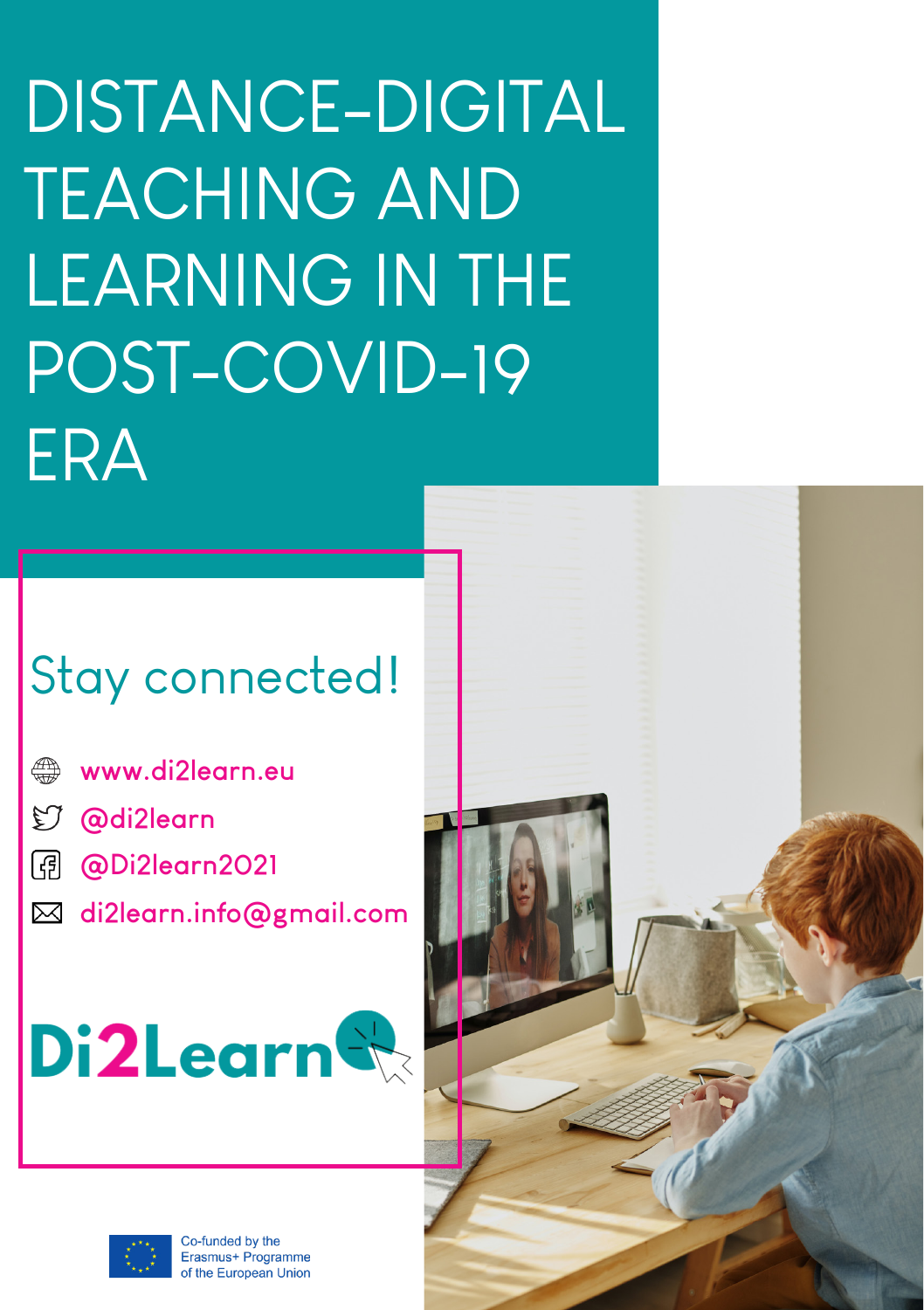# **Di2Learn purpose**



The Covid-19 pandemic has caused a great alternation in the educational systems worldwide, bringing about temporary closures of schools while **digital learning became the new normality**.

It imposed **new ways of teaching**, enhancing the importance of **digital literacy**, the **use of technology tools**, the resilience of educational procedures and the readiness of educational bodies to offer constant high-quality teaching, learning and assessment. Di2LEARN project aims at **supporting distance digital learning and teaching** by:

- Backing up **schools** to develop their own distance learning action plan,
- Empowering **teachers** through upskilling and re-skilling opportunities,
- Develop a capacity building series of workshops both on and offiine to support **parents** role,
- Support **students** with study, personal and organisational skills for remote learning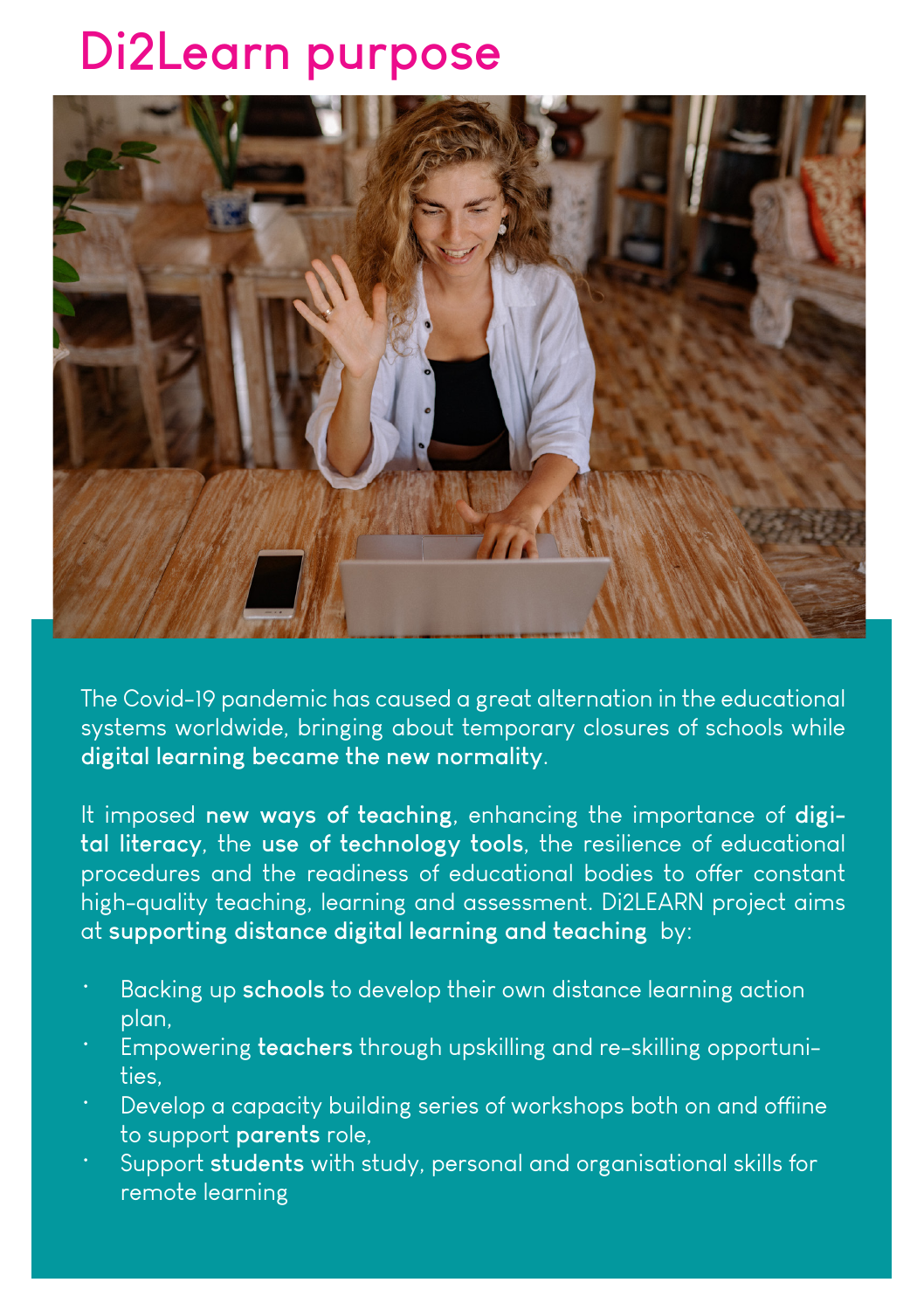### **Di2Learn results**

The partners of the project seek to **upgrade teaching, learning and assessment provision** by strengthening teachers' profiles to deal with the modernization and digital transformation of formal schooling and empowering students during distance learning! A **distance learning tool kit**, supported by a **cloud-based platform** and a **mobile app** will be designed via a set of best practices along the project duration to reach these goals!

#### **Mapping of good practices in the Covid-19 era**

It aims to record and present good practices, indicatives and examples adopted during the Covid-19 crisis as part of the formal education. Thanks to its results a **readiness distance learning audit tool for schools** and a **comparative blue print report** will be developed.

**Comprehensive Distance & Digital Learning methodology**

It will support educators to develop their schools' action plan in the Covid-19 era, thus ensuring the modernisation and digital transformation of their school practices.

#### **Triple First Aid Pack**

It gathers guidelines, tips and guidance for teachers, students and parents to learn how to deal with the new digital, learning, mentoring and assessment challenges as part of the provision of distance and digital learning.

#### **Inclusive Interactive Platform & Mobile APP**

It aims at providing enriched functionalities to use at anytime and anywhere such as selfie-readiness school tool, podcast discussions, webinars, e-learning tools and more useful online services.

### **#Di2LEARNproject**